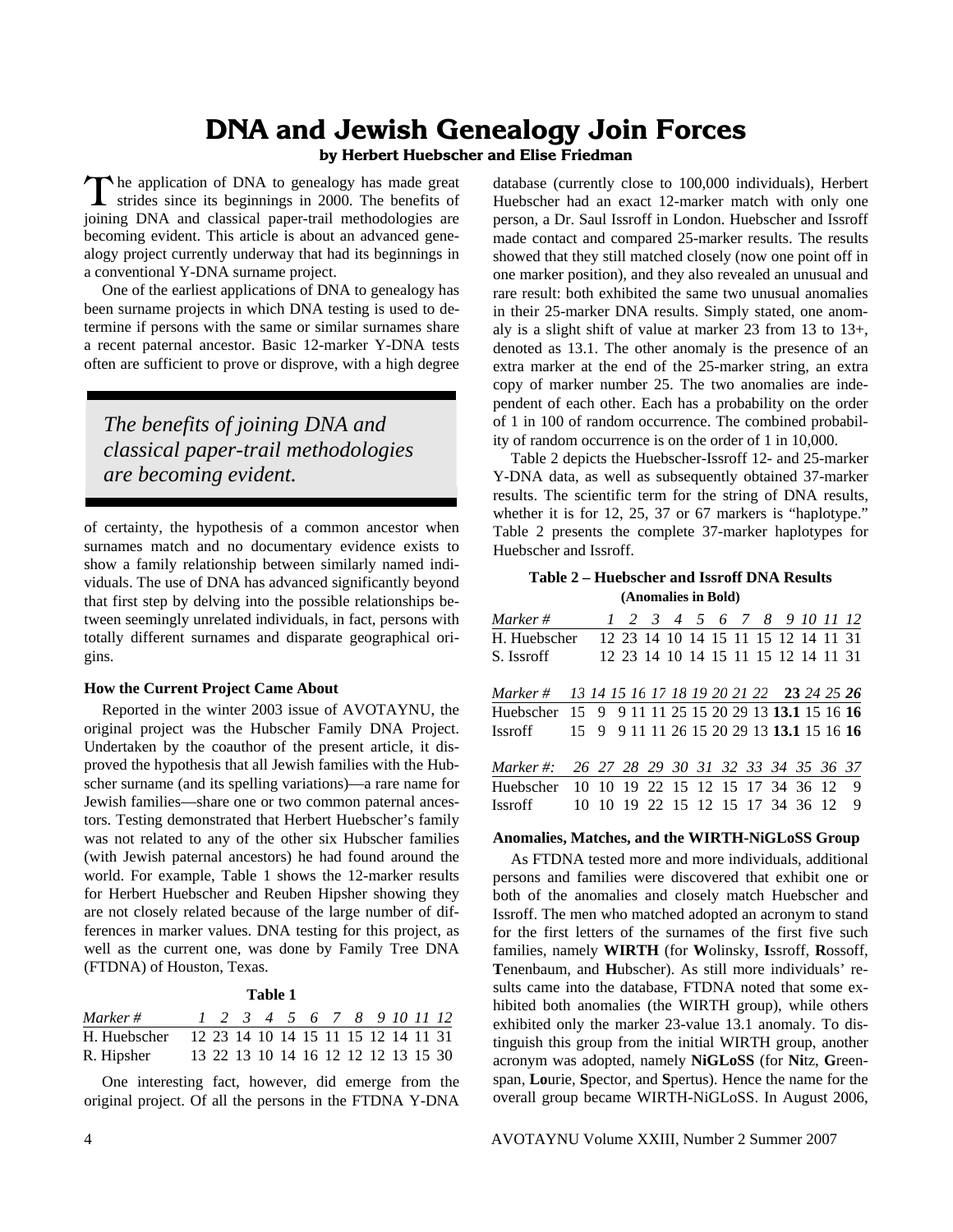the overall group included 27 families whose 37-marker results closely matched and who exhibited one or both anomalies.

#### **Advanced Tests**

 In June 2006, DNA/genealogy consultant Bonnie Schrack recommended that 11 group members take more advanced tests to validate and/or clarify the group's DNA characteristics. The object of the advanced tests was to examine in greater detail the so-called "palindromic markers," whose values are particularly difficult to determine and are prone to false readings. Of special interest were the results for DYS 464 (markers 22 through 25/26), where the group's anomalies are located.

 Results clearly showed no distinction between WIRTH and NiGLoSS in those tested; in other words, it seemed that there was no separate NiGLoSS sub-group. Bennett Greenspan, president and CEO of FTDNA, then suggested performing the advanced tests on all members of the group. At this writing, advanced tests on the balance of the approximately 58 persons have just been completed. Analysis of all the results is ongoing, but it is clear that there is only one group, the WIRTH group. All members of the group exhibit the shift of value at marker 23, and all (with the exception of one person) exhibit not only one extra copy of marker 25, but at least two extra copies.

 The families comprising the WIRTH group all carry an unusual Y-DNA characteristic, namely a propensity for its palindromic markers to generate extra copies. This characteristic permits identification of group members with a high degree of certainty. When the matching, or closely matching, DNA characteristics are considered in combination with the two shared anomalies (that in themselves have a 1 in 100,000 chance of occurring randomly), it becomes virtually certain that group members share a relatively recent common paternal ancestor. In DNA terms, "relatively recent" means several hundred, not thousands of years ago.

#### **Degree of Matching within the WIRTH Group**

 Currently, the WIRTH group consists of 58 individuals composed of 42 families. Aside from the shared anomalies, just how closely do all the individuals and families match? The measure commonly used to gauge the degree of Y-DNA matching between two persons or families is the "Genetic Distance (GD)" between them. The GD is the number of markers at which the two persons or families differ from each other; each point of difference typically represents one mutation at one marker for either person or family. For example, the GD between Herbert Huebscher and Saul Issroff (see Table 2) is one. The two differ only at one marker, number 18. If two persons or families match exactly, the difference is zero.

 Incomplete analysis of the advanced test results allows a preliminary report on the degree of matching between many of the WIRTH families as a table of GD values. The point

AVOTAYNU Volume XXIII, Number 2 Summer 2007 5

of reference is the so-called "modal haplotype," the Y-DNA values of the root family from which all the present families have descended. Of the 58 individuals, 37 persons representing 30 families have been tested to 67 markers. Examination of the GDs of 30 families' Genetic Distance (GD) from the WIRTH modal haplotype yields a meaningful indication of the degree of matching within the WIRTH group (see Table 3).

| Genetic<br><b>Distance</b> | Degree of<br><b>Match</b> | Number of<br><b>Families</b> |
|----------------------------|---------------------------|------------------------------|
|                            | 67/67                     |                              |
|                            | 66/67                     |                              |
| 2                          | 65/67                     | 10                           |
| 3                          | 64/67                     |                              |
|                            | 63/67                     | 2                            |
| 5                          | 62/67                     | 3                            |
| Total                      |                           |                              |

**Table 3. Genetic Distance of the Various Families with Respect to the WIRTH 67-Marker Norm**

The fact that members of the WIRTH group match closely, but to varying degrees  $(GD = 0$  to  $GD = 5)$  helps solve two important parts of the genealogical puzzle, namely approximately when the common ancestor lived and how all the families within the group are related to each other.

#### **Time to Most Recent Common Ancestor (MRCA)**

 One important component of the genealogical puzzle presented by the WIRTH group is the question, "approximately when did the common ancestor live?" Computer models have been developed to determine the likelihood of time spans within which the MRCA lived. These models take the detailed Y-DNA data as an input and generate time intervals within which the MRCA lived—to a certain degree of likelihood. The output of such a model might be as follows: There is a 50 percent chance that the MRCA lived within an interval of 100 to 300 years ago, and a 95 percent likelihood that he lived within an interval of 100 to 450 years ago. (These numbers are just for the purpose of explanation and do not relate to any actual data or computations.)

 The WIRTH group soon will be able to input all the 37 and 67-marker data from the original Y-DNA tests as well as the comprehensive data from the just-completed advanced tests into computer programs to generate MRCA time frames and their likelihoods. Lacking the results of those calculations at this time, we can provide the results of calculations that were done one year ago using the FTDNA Time Predictor (TiP) computer program on the 27 families with 37-marker data who comprised the WIRTH group. That data indicated a 95 percent probability that the MRCA lived between the years 1300 C.E. and 1700 C.E. Using considerably more and finer grain data (more families, 67 marker results and advanced test data) in conjunction with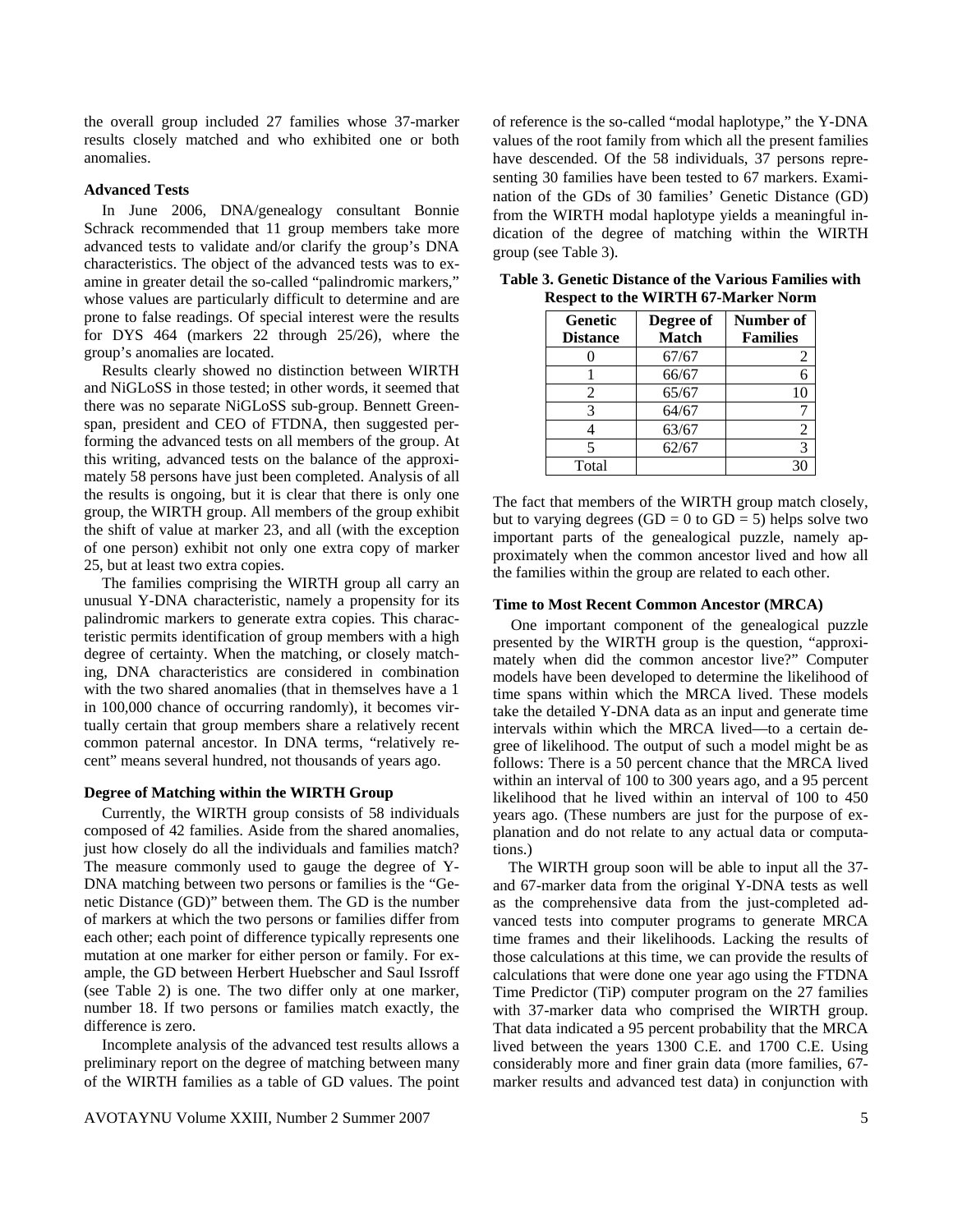improved computer programs should result in estimates with narrower time frames and higher degrees of confidence.

## **Ashkenazic or Sephardic?**

 Was the MRCA an Ashkenazic or a Sephardic Jew? The first clue to the answer should be the earliest known geographical origins of the various families' paternal ancestors. Figure 1 depicts the earliest known origins of 19 of the first 21 families who had come into the WIRTH group as of March 2006. They range from Lithuania/Latvia in the north to Crimea in the south, and from Ukraine and Belarus in the east to, amazingly, Puerto Rico in the west.

 Based on the fact that most known origins lie in the former Russian Pale of Settlement, one might assume that the MRCA was an Ashkenazic Jew. The hypothesis fails to account, however, for the origin of at least one family, the Rosas from Puerto Rico. Of the 42 families currently in the WIRTH group, all but seven currently are Jewish. Six of the non-Jewish families strongly suspected or knew of Jewish ancestry. Only for the Rosa family from Puerto Rico was the DNA finding of Jewish paternal ancestry a complete surprise.

 The Rosa's documented genealogy goes back to 1869 in Aguada, Puerto Rico; earlier vital statistics records were destroyed in a fire. How could the descendant of a Jewish ancestor have come to live in Puerto Rico? Jews did not live openly in Puerto Rico until the end of the 19th century. The most logical explanation is that the first male Rosa to live in Puerto Rico was the descendant of a converso, a Sephardic Jew from Spain. In other words, the most reasonable and likely explanation of the Rosa family's paternal Jewish roots is that they are descendants of a Sephardic Jew. That, in turn, suggests that the MRCA of the WIRTH group may have been a Sephardic Jew.

 In addition to the Rosa family's likely Sephardic roots, suggestions of Sephardic roots exist in three other WIRTH families:

 1. One family's known paternal ancestral path went from France to Austro-Hungary and before that, by oral history from Spain-to-Amsterdam-to-France.

 2. Another family from Lithuania has a strong oral history of its origins in Spain.

 3. Still another family with earliest known origins in Lithuania has a strong oral history (with specifics) of migration to Lithuania from Salonika, Greece—where the majority of Jews were Sephardim.

 At this point, we lean towards the hypothesis of Sephardic origins for the entire WIRTH group, although that still remains to be determined. One test of this hypothesis may be possible when the results of a study of DNA characteristics of Sephardic Jews by Dr. Doron Behar become available—expected to occur in late 2007. We will then be able to compare the WIRTH modal haplotype with those of Sephardic Jews.

### **Are We Levites?**

Some of the WIRTH families have Levite status as part



*Figure 1. Geographic distribution of WIRTH group families show their origins in Belarus, Hungary, Lithuania, Poland, Ukraine and Puerto Rico.* 

of their family history; most do not. Tribal affiliation is another aspect of our genealogical puzzle. Levite status is handed down from father-to-son-to-son and so on, along exactly the same descendant path as Y-DNA. Therefore, if some WIRTHs are Levites, all should be—but this does not appear to be the case. The challenge is to make sense of the data. Several explanations are possible, including the illegitimate "adoption" of Levite status by the ancestors of some of our families or the artificial conferral of Levite status onto those ancestors. The most likely explanation is that we all are Levites and that, in many cases, that status was lost or forgotten through the generations.

 A case in point is that of Herbert Huebescher's family. Neither Huebscher nor any of his cousins had knowledge of Levite status. One year ago, after having discovered another branch of the Hubscher family in Canada, a newly found second cousin, Sam Hebscher, remembered his father telling him that they were Levites. That seemed fairly strong evidence, but not totally convincing. More recently, Hebscher looked at his *ketubah* (marriage contract) and saw his name written in Hebrew: "Shulem Bar Mordechai Ha Levi (Shulem son of Mordechai, the Levite). We now believe that all of the currently Jewish WIRTH males are Levites.

 The Levite question and the hypothesis of all being Levites also may be tested against the data expected from Behar's study mentioned above. If the WIRTHS are Levites as well as descendants of Sephardim, our Y-DNA should correlate with the Y-DNA of the Sephardic Levites in Dr. Behar's study.

## **A Family Tree for the WIRTH Group: How Are We Related to Each Other?**

 Having established with a high degree of certainty that the WIRTH group's families share a common paternal ancestor who lived several hundred years ago, as genealogists, our thoughts turn to creating a family tree for our "very extended family." Lacking paper trail ancestral information

6 AVOTAYNU Volume XXIII, Number 2 Summer 2007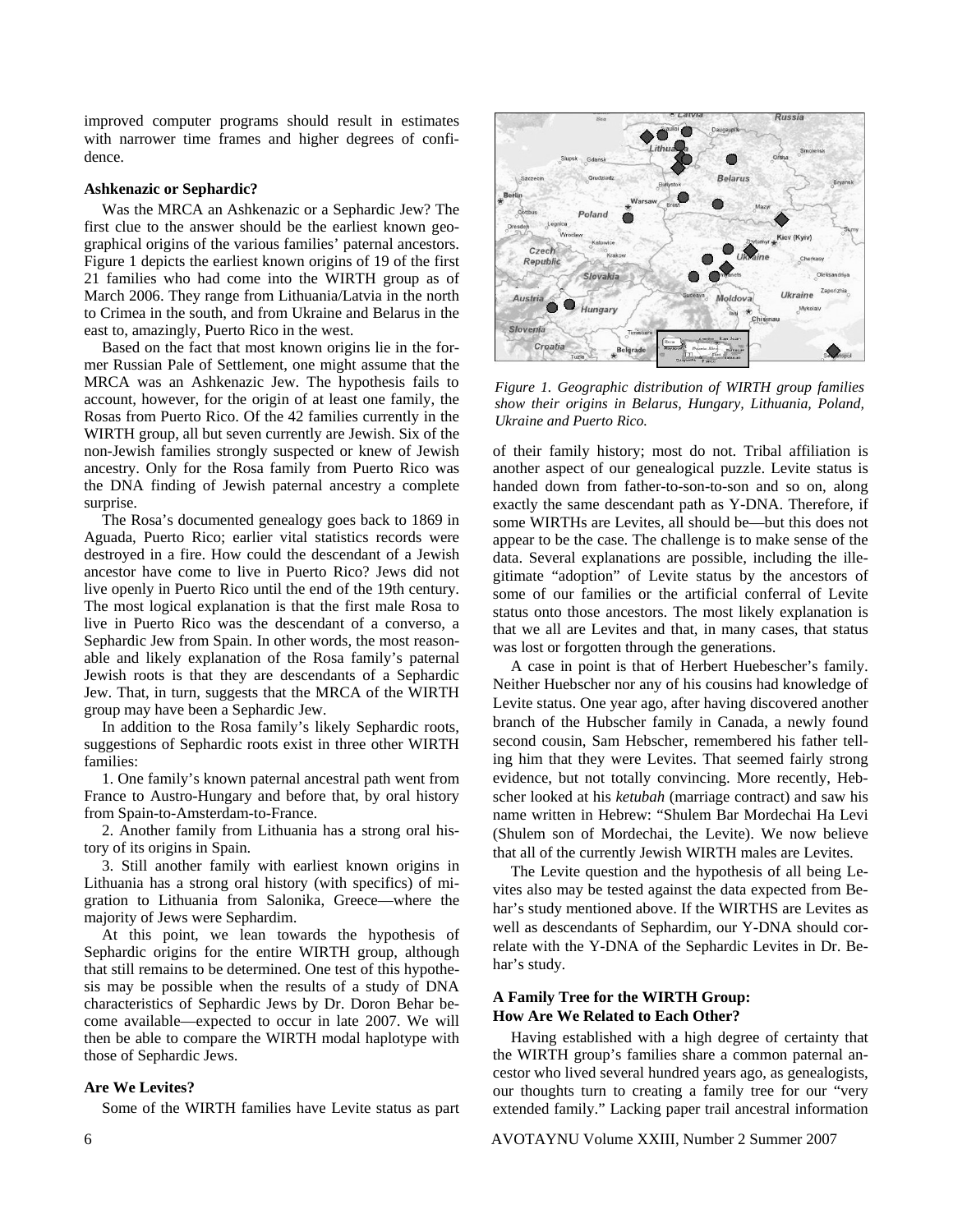or any definitive knowledge of how we all are related, however, this would seem to be an impossible task. Here DNA comes to the rescue. With all the Y-DNA information available on all of the WIRTH families, it is possible to create a genetic family tree to help visualize the relationships between the WIRTH families. The scientific term for this is "phylogenetic tree."

 Using the advanced test results data for our group, in addition to the 37- and 67-marker data we have for all our families, Elise Friedman is developing a phylogenetic tree for the group. This tree will show visually which families are closer to each other, in effect, on the same branch of the WIRTH family tree. For example, the family of Herbert Huebscher is a 67-marker match with that of Joe Farkas. This means that the Huebscher and Farkas families branch

off the same "twig" of the tree; that much is evident just from looking at their 67- marker data.

 Comparing the 67 markers of all members of the WIRTH project and drawing a tree by hand is a much more formidable task, so we employ the use of a special computer program to generate the phylogenetic tree. Figure 2 shows a partial phylogenetic WIRTH family tree, focusing only on the WIRTH families with 67-marker results. The center of the tree, labeled *Modal,* effectively represents the common ancestor of all WIRTH families. Two families, Berger and Tenenbaum, are an exact 67 marker match with the modal and, therefore, appear to descend directly from the common WIRTH ancestor. Several other families—Mann, Russler, Issroff, Glazer, Spertus and Caplan—are each one "step" off the modal, though on different branches of the tree, so we can say that they each descend from different descendants of the common WIRTH ancestor. Huebscher and Farkas are also one step off the modal, and now we can visually see these two families on the same branch of the WIRTH

family tree. We also see that two other families, Herman and Kaplan, each descend and split from the Huebscher/Farkas branch of the WIRTH family tree.

 We have also begun to correlate genetic proximity with geographic proximity for some of the WIRTH families. For example, another perfect 67-marker match between the Perlen and Tuerk families shows that these families are very closely related. The phylogenetic tree illustrates this by showing them on the same branch. We also know that the Perlen and Tuerk families both lived in the Pinsk area of Belarus. Thus, even lacking a paper trail that connects these two families, the 67-marker match and their geographic proximity lead us to conclude that they share a relatively recent common ancestor, possibly within the past 200-300 years, shortly before Jewish families in this area were required to adopt surnames.

 We are in the process of developing a more extensive WIRTH phylogenetic tree that includes both the 67-marker

AVOTAYNU Volume XXIII, Number 2 Summer 2007 7

and advanced testing data. More branches or twigs will be added to the tree as more of the existing WIRTH project members upgrade to the full 67 markers and advanced testing. Just as new branches are continually added to a traditional family tree when new documentation is found, so also we can continually add branches to the WIRTH phylogenetic tree as we identify new WIRTH families through Family Tree DNA.

#### **Conclusions—DNA and Jewish Genealogy.**

 The foregoing example of using DNA to create a family tree for part of the WIRTH group, and subsequently for the entire group, illustrates important points about DNA and Jewish genealogy. Where we, as Jewish genealogists previously have been inclined to "give up" because we hit a



*Figure 2: Partial Phylogenetic Tree of WIRTH Group Families with 67 Markers* 

brick wall with paper trail genealogy, we now have an important tool that may help us surmount some of the brick walls. The Huebscher/Farkas and Perlen/Tuerk DNA matches and locations on the same twigs of the WIRTH family tree offer clues that can be explored in the future through conventional genealogical methods. We know that a connection exists; we need only find the documentary evidence.

 Still another example might lie in future research into the Rosa family's ancestry. Archives in Spain that hold duplicates of Puerto Rican records may reveal an ancestral chain going back to the time of the Inquisition. The Rosa family's Jewish ancestor may be identified and the MRCA of the WIRTH group become known.

 The WIRTH Project demonstrates on a broader scale that Y-DNA can literally find a large group of families who previously had no knowledge of having any connection with each other, much less a blood relationship. This is